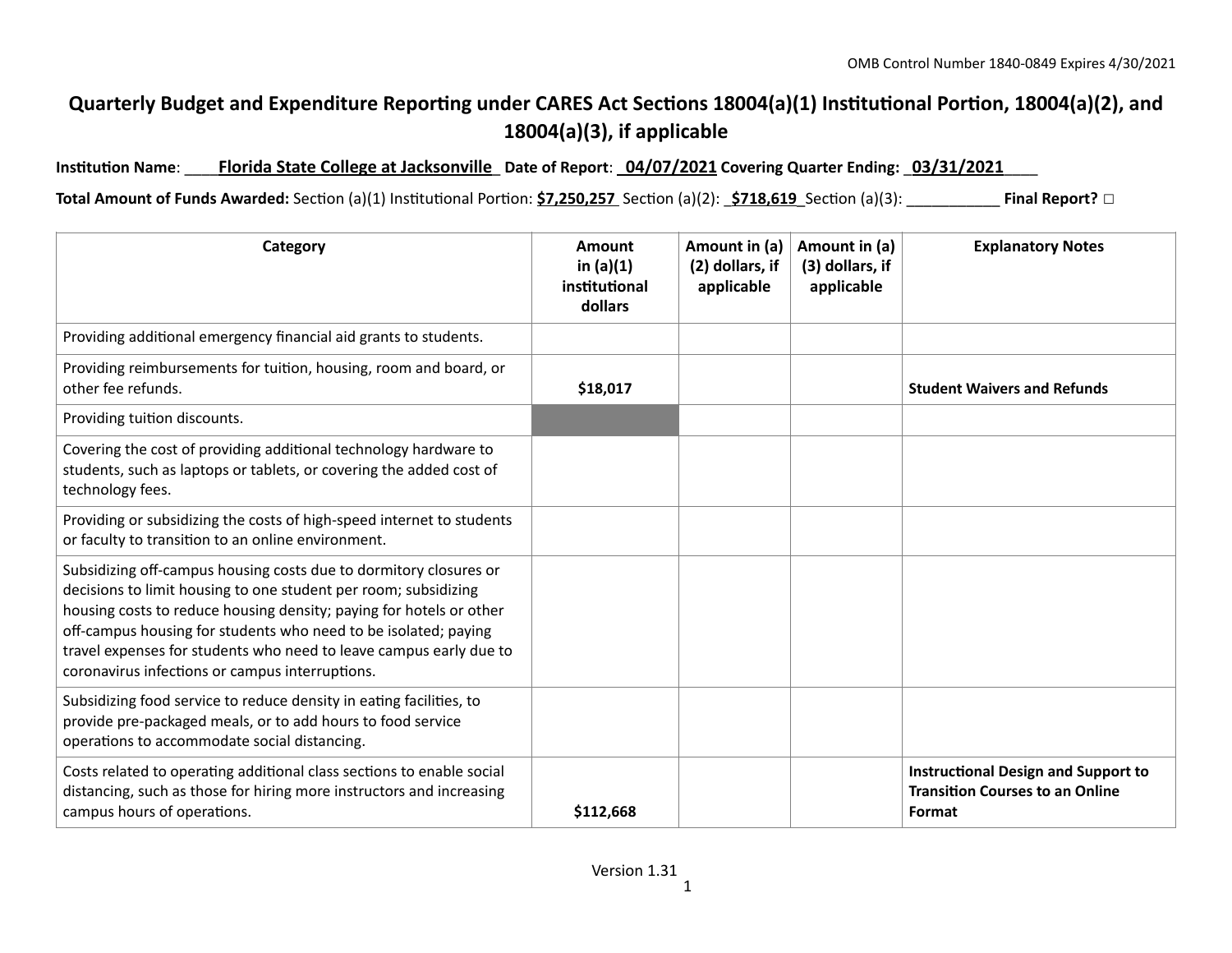| Category                                                                                                                                                                                                                                                                            | Amount<br>in $(a)(1)$<br>institutional<br>dollars | Amount in (a)<br>(2) dollars, if<br>applicable | Amount in (a)<br>(3) dollars, if<br>applicable | <b>Explanatory Notes</b>                                                          |  |
|-------------------------------------------------------------------------------------------------------------------------------------------------------------------------------------------------------------------------------------------------------------------------------------|---------------------------------------------------|------------------------------------------------|------------------------------------------------|-----------------------------------------------------------------------------------|--|
| Campus safety and operations.                                                                                                                                                                                                                                                       | \$2,050                                           |                                                |                                                | <b>Personal Protection Equipment</b><br><b>Supplies</b>                           |  |
| Purchasing, leasing, or renting additional instructional equipment and<br>supplies (such as laboratory equipment or computers) to reduce the<br>number of students sharing equipment or supplies during a single<br>class period and to provide time for disinfection between uses. |                                                   |                                                |                                                |                                                                                   |  |
| Replacing lost revenue due to reduced enrollment.                                                                                                                                                                                                                                   |                                                   | \$0                                            |                                                | Loss Revenue Recovery taken last<br>Quarter and funds have been fully<br>expensed |  |
| Replacing lost revenue from non-tuition sources (i.e., cancelled<br>ancillary events; disruption of food service, dorms, childcare or other<br>facilities; cancellation of use of campus venues by other<br>organizations, lost parking revenue, etc.).                             |                                                   |                                                |                                                |                                                                                   |  |
| Purchasing faculty and staff training in online instruction; or paying<br>additional funds to staff who are providing training in addition to<br>their regular job responsibilities.                                                                                                |                                                   |                                                |                                                |                                                                                   |  |
| Purchasing, leasing, or renting additional equipment or software to<br>enable distance learning, or upgrading campus wi-fi access or<br>extending open networks to parking lots or public spaces, etc.                                                                              | \$896,564                                         |                                                |                                                | <b>Equipment, Software, and Outdoor</b><br><b>Wifi Upgrade</b>                    |  |
| Other Uses of (a)(1) Institutional Portion funds.                                                                                                                                                                                                                                   | \$915,545                                         |                                                |                                                | <b>Institutional Support</b>                                                      |  |
| Other Uses of (a)(2) or (a)(3) funds, if applicable.                                                                                                                                                                                                                                |                                                   |                                                |                                                |                                                                                   |  |
| <b>Quarterly Expenditures for each Program</b>                                                                                                                                                                                                                                      | \$1,944,844                                       | \$0                                            | \$0                                            |                                                                                   |  |
| <b>Total of Quarterly Expenditures</b>                                                                                                                                                                                                                                              | \$1,944,844                                       |                                                |                                                |                                                                                   |  |

**Form Instructions**